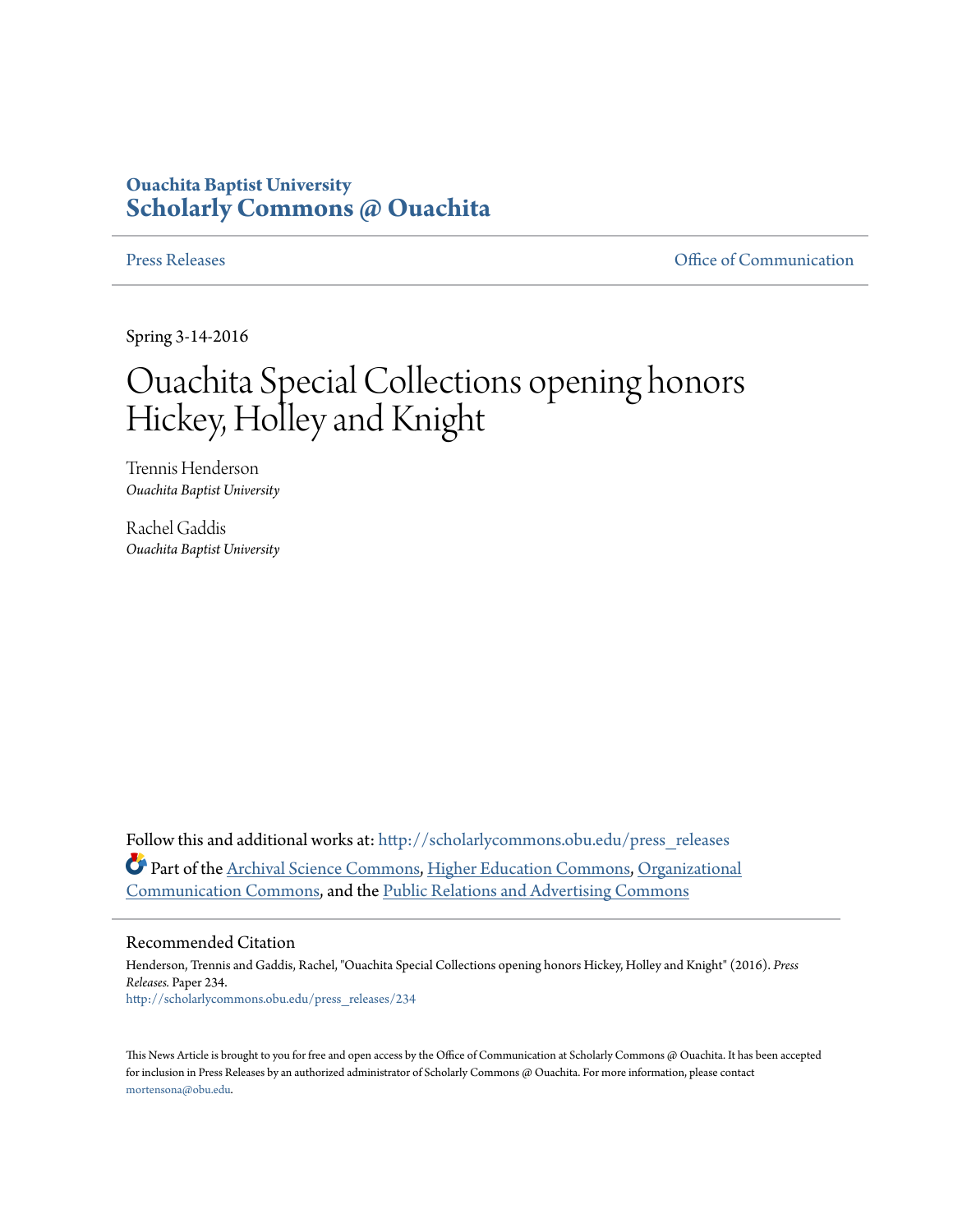

For immediate release **Ouachita Special Collections opening honors Hickey, Holley and Knight** *By Trennis Henderson and Rachel Gaddis* March 13, 2016 For more information, contact OBU's news bureau at [newsbureau@obu.edu](mailto:newsbureau@obu.edu) or (870) 245-5208

ARKADELPHIA, Ark.—Honoring the lives of three longtime Arkansas leaders, Ouachita Baptist University's Riley-Hickingbotham Library recently hosted the opening of special collections that reflect each of three men's life work. The collections include an array of papers and other memorabilia donated in honor of Glenn Hickey, Bob Holley and John Knight. A fourth collection features extensive government records from the city of Arkadelphia.

The three honorees, who all have ties to Ouachita, served in diverse leadership roles throughout their careers. Hickey was a former missionary to Brazil and director of missions for Pulaski Baptist Association, Holley was the longtime director of Discipleship Training for the Arkansas Baptist State Convention and Knight was director of the Arkansas Department of Aeronautics.

Welcoming guests to the special collections opening, Interim President Charles Wright said, "I have had the privilege of knowing all three of these people. On behalf of Ouachita Baptist University, we are grateful to receive the papers of these great gentlemen, these godly men.

"I can't tell you how significant and how important it is for a university like Ouachita to receive papers of this quality," Dr. Wright added. "It says something about the intellectual atmosphere on our campus and in our library."

Dr. Ray Granade, OBU's director of library services, expressed appreciation to "the folks who were generous enough to donate" materials for the collections as well as the library and archives staff and student workers "for their hard work in making the collections available."

Dr. Byron Eubanks, professor of philosophy, voiced gratitude for the Hickey family providing papers in memory of Dr. Hickey who passed away in 2013. Dr. Hickey's sister, Glenna Lybrand, and his son, Daniel Hickey, were among family members and friends who attended the opening.

Dr. Hickey graduated from Ouachita in 1949, where he sang in a barbershop quartet and met his wife, Dorothy. Hickey answered the call to ministry in 1952, and, in 1964 he and his wife were appointed as Southern Baptist international missionaries to Recife, Brazil. During their time there, Hickey served as pastor of Igreja Central da Ibura, taught at North Brazil Baptist Theological Seminary and served as president of the board of directors of the American School of Recife. After returning to the United States, Hickey served as pastor of Calvary Baptist Church in Batesville, Ark., and as the director of missions for Pulaski Baptist Association, serving a total of nearly 60 years in ministry

Noting that one of Dr. Hickey's missionary colleagues described him as "a Renaissance missionary because of his pursuit and use in ministry of a wide variety of interests including preaching, teaching, writing, counseling, learning languages, singing, ham radio, snow skiing and cycling," Dr. Eubanks said, "I think it's safe to say Glenn was a person of great mental and physical energy and talent."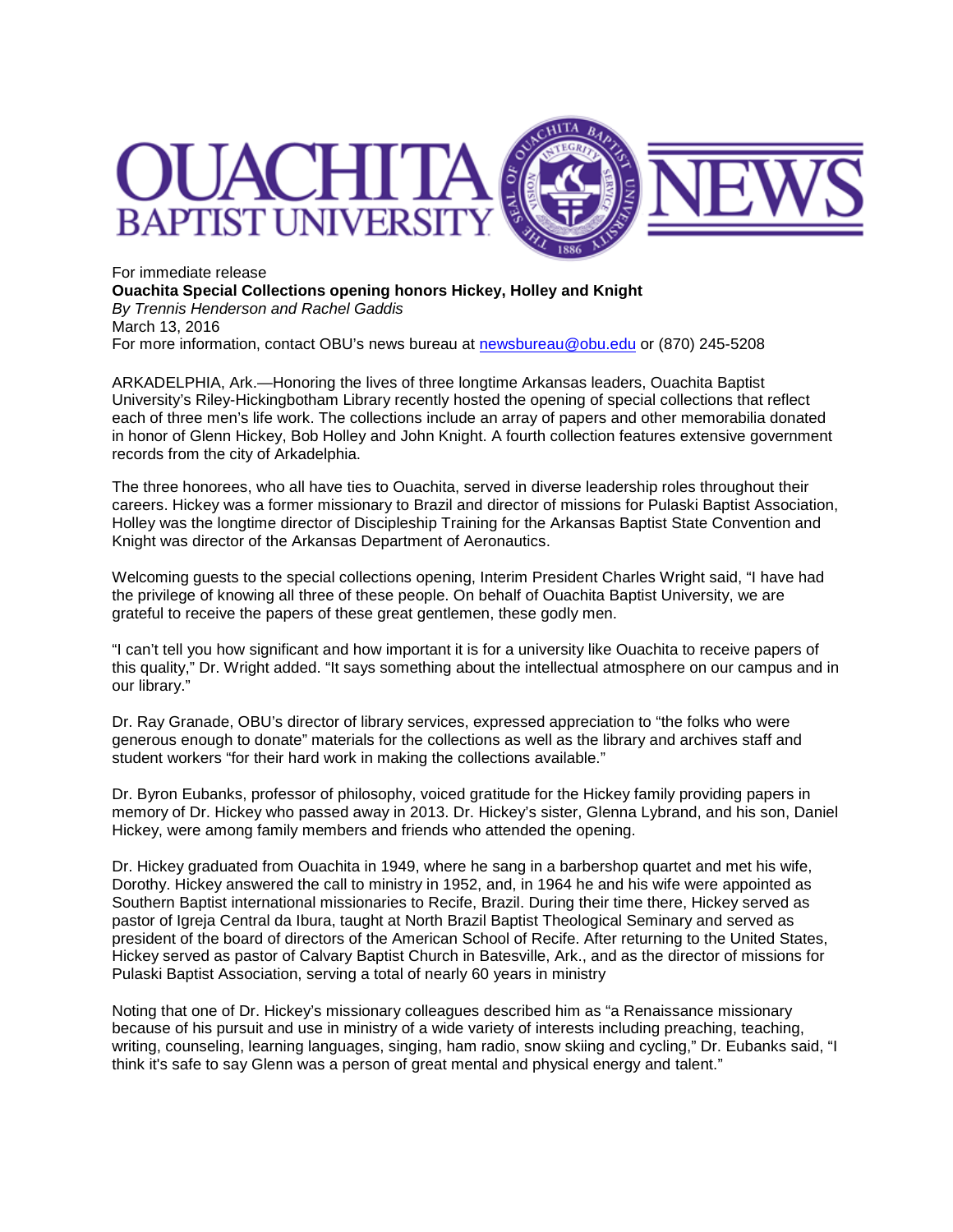Citing the Glenn Hickey collection of "sermon notes, news clippings, correspondence and sound recordings of church services, the OBU quartet and church duets with Dorothy," Dr. Eubanks added, "We're pleased to dedicate that collection."

Dr. Jeff Root, dean of OBU's School of Humanities, spoke on behalf of his father-in-law, Bob Holley, who was not able to attend the opening due to health issues. He and his wife, Lucille, currently live in an assisted living retirement community in Arkadelphia. Their daughters, Anita Pumphrey and Dr. Deborah Root, chair of the Rogers Department of Communications at Ouachita, were among family members attending the event.

Bob Holley entered the ministry after graduating from Southwestern Baptist Theological Seminary in 1954. He was an education minister for 14 years in churches throughout Arkansas, including Conway, Little Rock, McGehee and West Memphis, as well as in Montgomery, Ala. Holley joined the Arkansas Baptist State Convention staff in 1968, where he served for 29 years, including 24 years as director of Discipleship Training. In this role, Holley worked with Arkansas Baptist churches to develop Discipleship Training programs, senior adult ministries and deacon training, among other initiatives, to enhance church outreach and membership development.

"It is my pleasure and honor this morning to say a few words about my father-in-law, Bob Holley," Dr. Jeff Root said. "He did a tremendous amount of work all over the state, including training churches in discipleship, deacon care and marriage and family ministry. That training continues to bless people all over the state.

"We were very pleased to be able to come to Ouachita and say that he has a collection that he would like to donate to the university," he added. "He connected to so many people and ministered to so many people through the years."

John Knight retired in 2014 following 27 years with the Arkansas Department of Aeronautics. He and his wife, Rose, are the parents of Dr. Tim Knight, dean of Ouachita's Patterson School of Natural Sciences, and Todd Knight, OBU's head football coach.

According to Dr. Tim Knight, each of the collections being dedicated is "even more unique and more special than most of us realize. They're a window to the past. These gentlemen got to do something that was their passion."

Concerning his father's collection, "it's history, it's aviation, it's agriculture, it's industry, it's the small towns in Arkansas that may not have had an airport that now have one or have one that is now better quality," Dr. Knight noted. "If you start thinking about how all of those things are connected, you can see the uniqueness of this type collection."

Dr. Knight said his father's leadership involved "nearly a 30-year career at the Department of Aeronautics that spanned a handful of governors, both Democrat and Republican. … Over the course of nearly 30 years, he's got his picture holding a check and shaking the mayor's hand of most every small community in the state of Arkansas because they got funding to improve their airport and he delivered the check."

John Knight attended the University of Arkansas at Monticello before working in private industry from 1968 to 1988. He then worked for the Arkansas Department of Aeronautics for 27 years, receiving numerous honors and awards from local, state and federal government, as well as from civic and aviation organizations. Knight was assistant director under Gov. Bill Clinton and was appointed director by Gov. Jim Guy Tucker in 1992, where he served until retiring in 2014.

In addition to the three personal collections, Arkadelphia city government records were added to the library's special collections. The city of Arkadelphia became the Clark County seat in 1842 and has since grown into the political, economic and cultural center of the county.